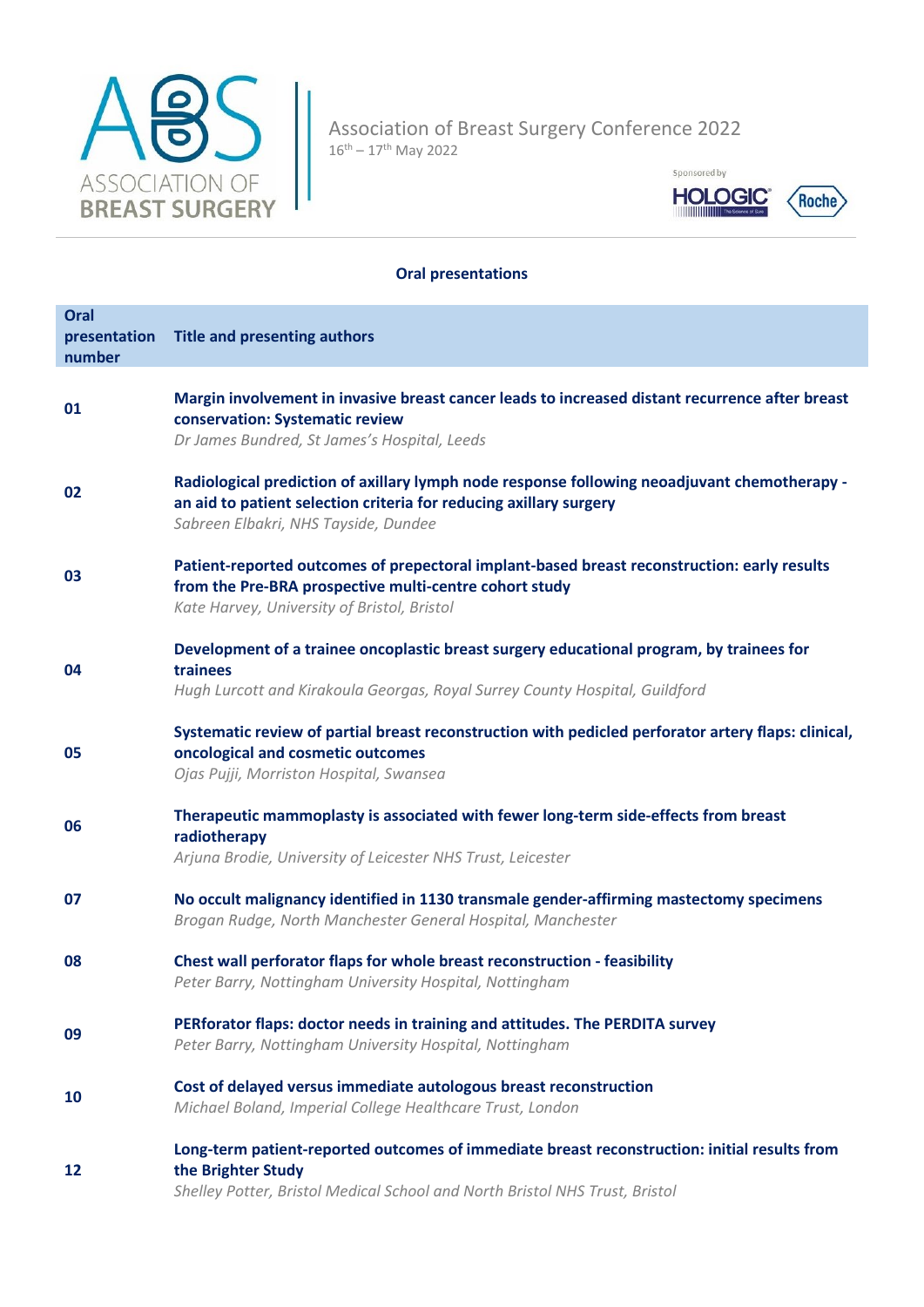| Oral<br>presentation<br>number | <b>Title and presenting authors</b>                                                                                                                                                                                                                                                                      |
|--------------------------------|----------------------------------------------------------------------------------------------------------------------------------------------------------------------------------------------------------------------------------------------------------------------------------------------------------|
| 13                             | Rates of revision and secondary reconstruction procedures 8 years following immediate breast<br>reconstruction: results from the Brighter long-term breast reconstruction outcome study<br>Shelley Potter, Bristol Medical School and North Bristol NHS Trust, Bristol                                   |
| 14                             | Routinely collecting Patient-Reported Outcome Measures (PROMS) data in breast surgery using<br>the BREAST-Q <sup>®</sup> and REDCAP <sup>®</sup><br>Saed Ramzi, University Hospitals Plymouth NHS Trust, Plymouth                                                                                        |
| 15                             | Efficient management of new patient referrals: further data with increased numbers confirms<br>the safety of advanced nurse practitioner (ANP) led telephone breast pain clinics<br>Claire Robinson and Katy Ellis, Manchester University Hospitals NHS Foundation Trust, Manchester                     |
| 16                             | Developing and testing a web-based intervention to support pain and symptom self-<br>management in breast cancer surgery<br>Sue Hartup, Leeds Teaching Hospitals NHS Trust, Leeds                                                                                                                        |
| 17                             | Experiences and views of women undergoing BRCA genetic testing in the UK; a qualitative<br>systematic review<br>Zeinab Hassanein, University of Nottingham, Nottingham                                                                                                                                   |
| 18                             | Preparing to survive: improving outcomes for young women with breast cancer<br>Alison Hunter-Smith, St Helens and Knowsley Teaching Hospitals NHS Trust, Prescot                                                                                                                                         |
| 19                             | Exploring the nipple aspirate fluid microbiome in breast cancer patients<br>Natasha Jiwa, Imperial College London, London                                                                                                                                                                                |
| 20                             | LYMPHA for primary prevention of breast cancer related lymphedema - prospective<br>observational study<br>Ashwin Rajagopal, Manipal Hospital, Bangalore, India                                                                                                                                           |
| 21                             | Developing an effective triaging algorithm for breast referrals<br>Laura Smith, James Paget University Hospital, Great Yarmouth                                                                                                                                                                          |
| 22                             | 3-dimensional intraoperative analysis of screen detected breast malignancies reduces re-<br>excision rates<br>Giuseppina Mondani, Royal Cornwall Hospitals NHS Trust, Truro                                                                                                                              |
| 23                             | Are sentinel lymph node biopsies necessary in older breast cancer patients - should we be<br>"choosing wisely"?<br>Alison Luther, University Hospital Southampton, Southampton                                                                                                                           |
| 24                             | Impact of radiation treatment on immediate direct to implant reconstruction with ADM<br>John Mathew, North West Anglia NHS Foundation Trust, Peterborough                                                                                                                                                |
| 25                             | Does the association between survival and receipt of post-mastectomy radiotherapy vary by age<br>at diagnosis among women with early invasive breast cancer?<br>Katie Miller, Clinical Effectiveness Unit, Royal College of Surgeons of England; London School of<br>Hygiene & Tropical Medicine, London |
| 26                             | Are supero-lateral group of nodes affected in axilla in breast cancer? A validation study<br>Diptendra Kumar Sarkar, The Institute of Post-Graduate Medical Education and Research, Kolkata,<br>India                                                                                                    |